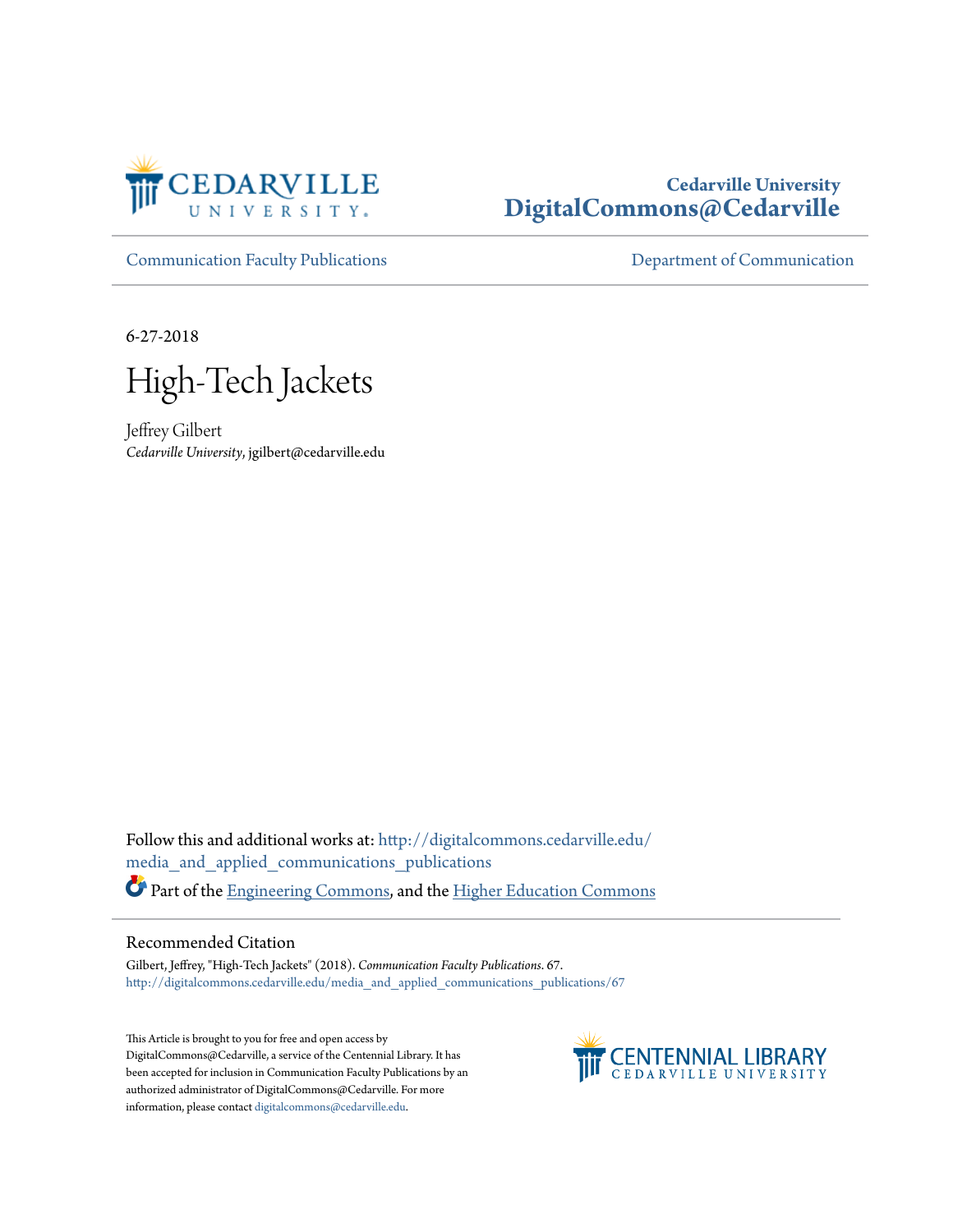# **High-Tech JACKETS**

BY JEFF GILBERT '87

16 | Cedarville Magazine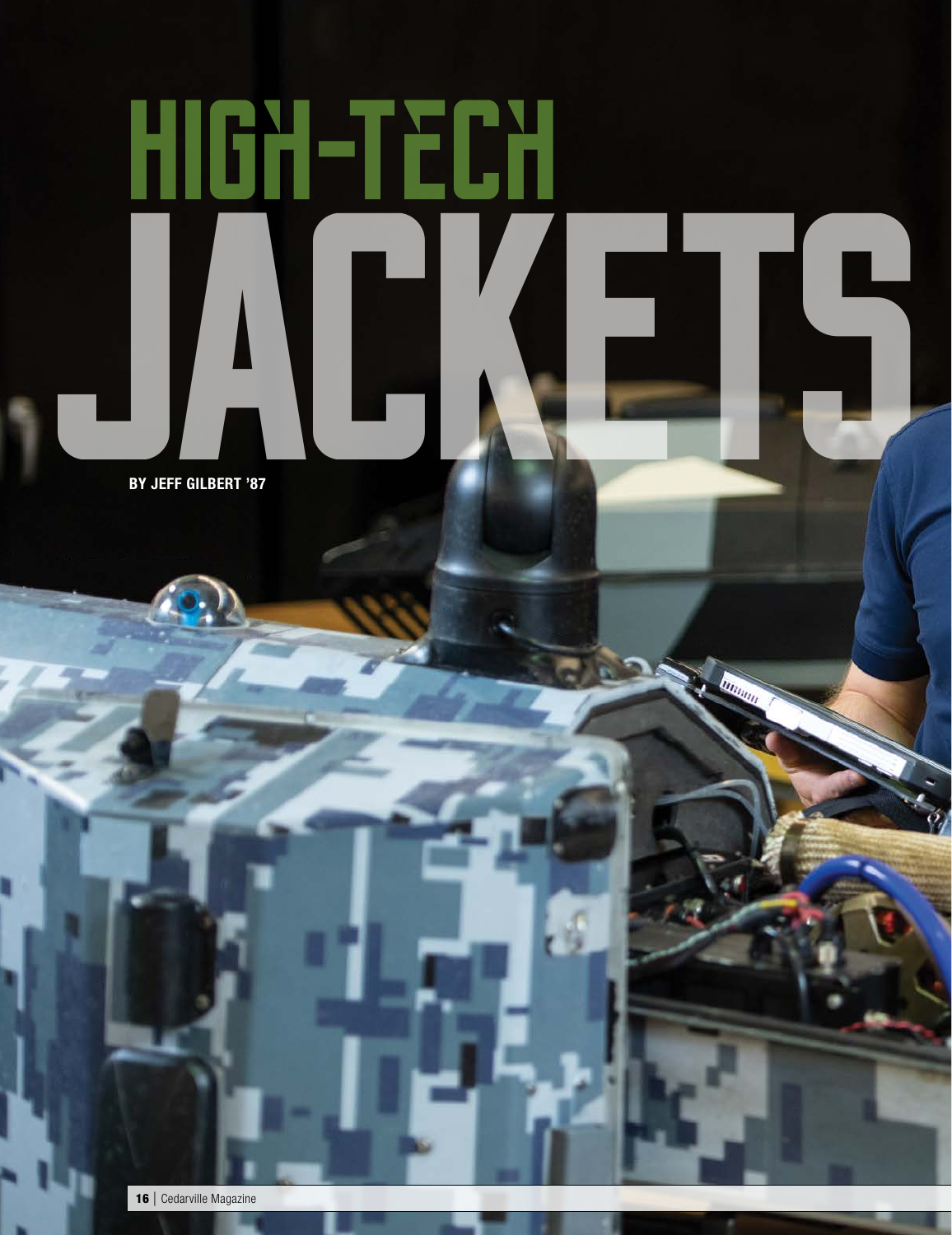Brian Montague '04 was about four months out<br>of college, newly married, and working at his first<br>engineering job, when he was told his employer,<br>SeaLandAire Technologies, Inc., was out of money.<br>The fledgling drone develop of college, newly married, and working at his first engineering job, when he was told his employer, SeaLandAire Technologies, Inc., was out of money. The fledgling drone development company — a place where he had interned since high school — had been focused on a single project. When the project died, the money dried up and the president retired.

"It was stressful," Montague said. "But God provided for us in a way that's even hard for us to understand when you think of all the things that had to happen."

Soon after he stopped getting paid, Montague placed second at a national speech contest for engineers an event he qualified for while still at Cedarville. The competition featured a cash prize, which helped him and his wife get through the next two months. At work, David Sparks was named company president, and he relied on Montague to help him submit proposals to save the Jackson, Michigan, company. They began winning bids on small jobs.

 $^\copyright$ 

"Once we started hearing back on a few of the bids, that was very exciting," Montague said. "But it was also trying."

The small projects were great, but for SeaLandAire to stay afloat it needed a lucrative deal. On December 27, 2004 — Sparks' birthday — the big deal came: a two-year, \$1.6 million job with the Defense Advanced Research Projects Agency to develop a small autonomous boat. Two months of no paychecks was over, and the company was viable again.

"We couldn't have done it without Brian," Sparks said. "I believe that. He added so much to our proposals."

SeaLandAire has been depending on Cedarville engineering graduates ever since in its quest to develop small autonomous vehicles for sea, land, and air that aid the U.S. military in surveillance and reconnaissance.

Brian Montague '04 works with drone technology for SeaLandAire Technologies, Inc.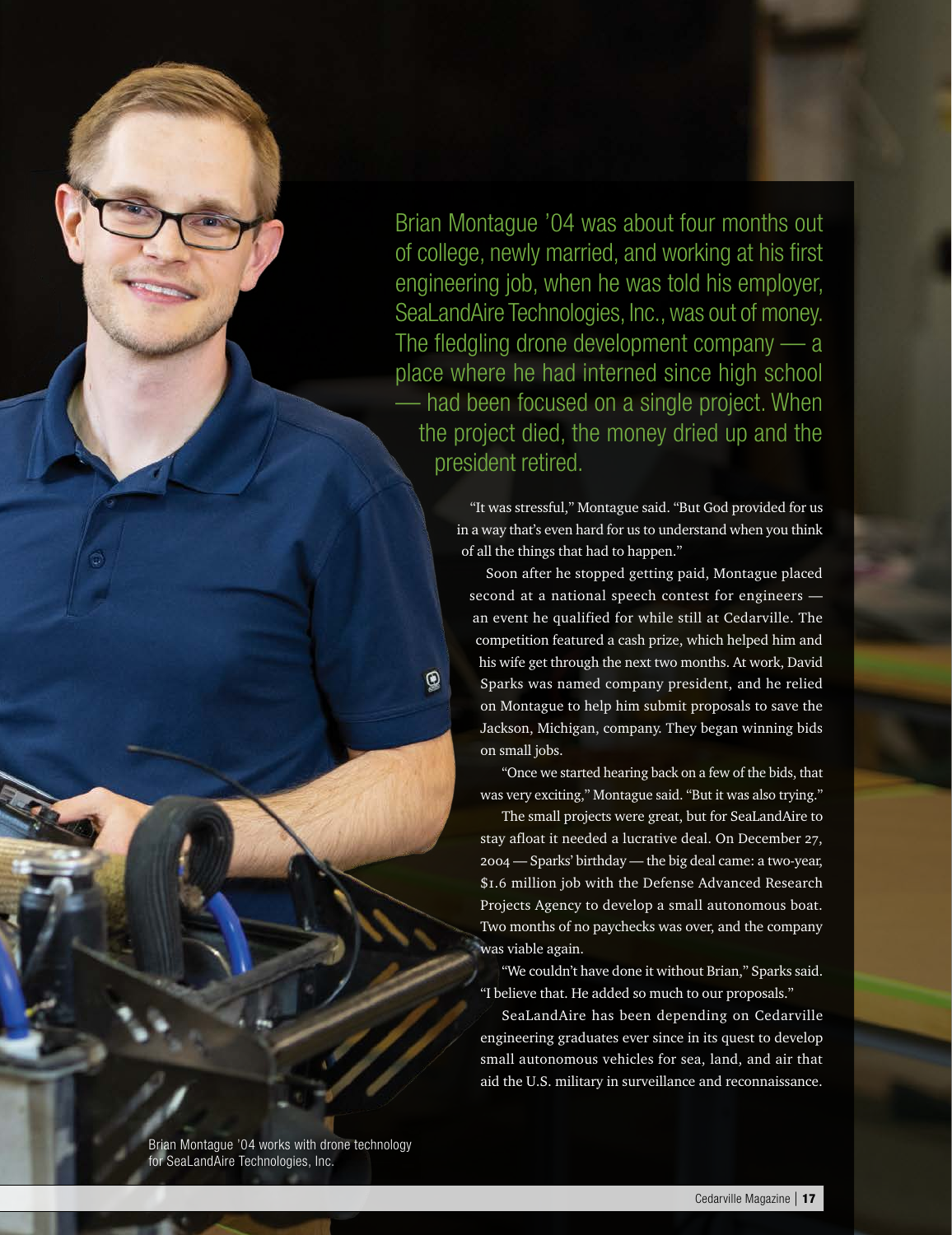Montague was the first Cedarville hire in 2004. He now serves as the Director of Engineering, supervising 25 engineers who work in six teams on 12 to 15 projects at a time. Six of those engineers are Montague's fellow Cedarville graduates.

"The relationship's really helped us," Sparks said. "When we first hired Brian, it wasn't necessarily my intent to develop a relationship as good as it is now with Cedarville, but I'm super-pleased that it has developed into that because most of our best engineers are from Cedarville."

### FAIL FAST, LEARN FASTER

In SeaLandAire's expansive industrial-type lab area, Stephen Ziegenfuss '06, who has worked primarily in hydromechanics, demonstrates the hands-on approach that makes his job fulfilling. "I'm a crazy hands-on guy," he said as he works with Vince, a technician who previously served 25 years as a fishing guide on local rivers. Drone technology has brought together this unique pairing.

They methodically layer different fabrics on the body of a first-generation prototype of a highefficiency, winged, unmanned air vehicle. Then they seal two large sheets of plastic together around it to form a vacuum. Ziegenfuss' goal is to build a vehicle as light as possible that can still carry the data-collecting payload. When they finish, an air compressor goes to work sucking air out of the bag they've created. This process — much like the trialand-error nature of prototype development — is ongoing as they keep plugging tiny leaks in the makeshift bag. But there is a patience to their work that comes from advice Ziegenfuss got from his dad.

What Sparks values about Cedarville engineers is their systems mindset — an approach that combines technology, architecture, and people — and their willingness to get their hands dirty.

> "A good engineer is a guy that knows he's going to make mistakes," he said as he goes about sealing the plastic. "A great engineer is a guy who knows he's

going to make mistakes and hurries up to make them as fast as he can."

That's why Ziegenfuss is in the lab now. He wants to see the scope of the idea and allow the engineering and building to synergize. Engineers often have ideas that are not feasible to build, so the sooner he can figure out what is feasible and what is not, the more efficient he becomes.

"It's all about getting that data out from a place that you wouldn't want to go or couldn't go, like 15,000 feet below the ocean surface or on a contested shoreline," Ziegenfuss said, referring to the drones he develops.

On another table in the lab sits a small camouflaged boat much further along in development that has been nicked up a bit in field tests. The surveillance camera that sits on top looks similar to one you would see hanging from a ceiling. Inside the boat is a diesel engine that can run for hours.

"We want to keep our guys away from bad guys," Ziegenfuss said. "So how can we make it better and more reliable so that when our guys need it, they can pull it out and throw it in the water in whatever condition and it will work?"

When SeaLandAire's prototypes are successful, they are turned over to a manufacturer. The engineers' goal is to create tools that help their U.S. Air Force, Navy, and Marine clients collect data and stay safe around the world.

### ALL HANDS ON DECK

What Sparks values about Cedarville engineers is their systems mindset — an approach that combines technology, architecture, and people — and their

> willingness to get their hands dirty. They bring a well-rounded approach from different engineering disciplines: Montague, Ziegenfuss, and Steve Smith '09 are mechanical engineers; Joe Niemiec '14 and Austin Russell '16 are electrical; Justin Engel '13 and Ethan

Zonca '13 come from the computer side.

"Even though they are just mechanical or even though they are just electrical, they have a good grasp